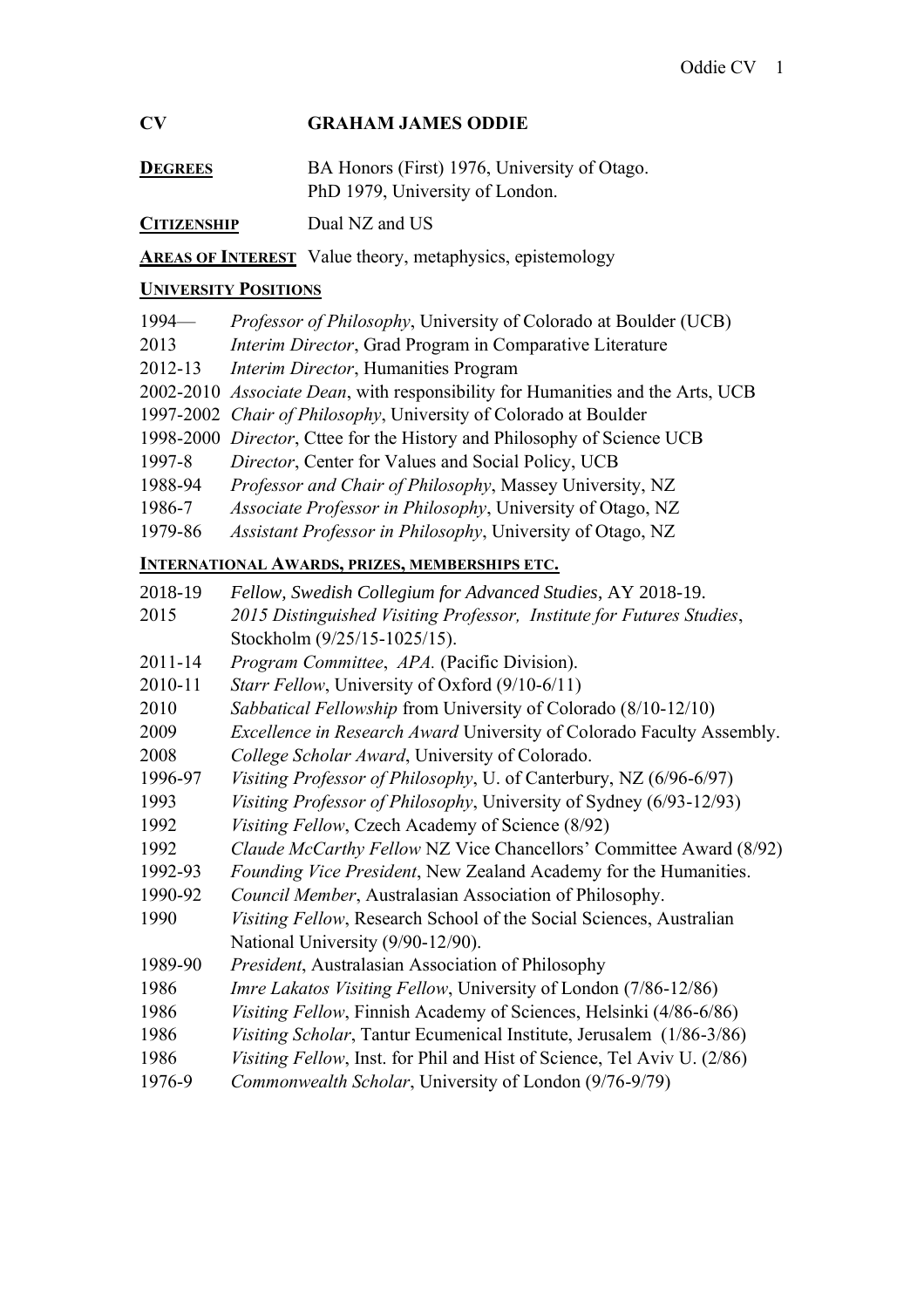# **TEACHING**

### **Undergraduate Courses**

*Recent* [Probability and Rational Choice](https://canvas.colorado.edu/courses/11445) (2018); [Aesthetic Theory](http://www.gjoddie.com/AestheticTheory/) (2015,16,17,18); [Introduction to Philosophy](http://www.gjoddie.com/IntroPhil/index.html) (2018) (small honors class and large lecture classes); [Twentieth Century Analytic Philosophy](http://spot.colorado.edu/~oddie/C20thPHIL/Home.html) (2014, 2016), [Metaphysics](http://www.gjoddie.com/Metaphysics/) (2015, 2016); Symbolic Logic (2011 2012, 2020).

*Earlier* Philosophy of Science, Contemporary Moral Issues, Practical Ethics, History of Philosophy (Descartes, Locke Berkeley, Hume); History of Philosophy (Leibniz, Spinoza, Kant), Introduction to Rationality, Critical Thinking.

### **Recent graduate courses**

The Logic and Metaphysics of Value (2020), Metaphysics, The Logic and Metaphysics of Intensionality (2021), Truth and Truthmakers, Proseminar in Metaphysics and Epistemology.

### **Graduate supervision**

| 2019 | Bodhi Melnitzer What's Wrong with Adaptive Preferences Lecturer,<br>University of Colorado at Boulder.                                                               |
|------|----------------------------------------------------------------------------------------------------------------------------------------------------------------------|
| 2019 | Zak Kopeikin PhD Values, Parts and Wholes Lecturer, University of<br>Colorado at Boulder.                                                                            |
| 2018 | Benjamin Kultgen, Morality and Vagueness. Lecturer, University of<br>Colorado at Boulder.                                                                            |
| 2018 | <b>Spencer Case, From Epistemic to Moral Realism: A Defense of Ethical</b><br>Truth, International Research Fellow at Wuhan University, China,.                      |
| 2018 | <b>Jay Geyer, Reasons and Values: Decision-making under moral</b><br><i>uncertainty</i> , Lecturer, University of Colorado at Boulder.                               |
| 2013 | Noël Saenz, Grounding and Truthmaking (PhD completed May, 2014).<br>Assistant Professor at the University of Illinois, Urbana Champagne.                             |
| 2009 | Kendy Hess, The Modern Corporation as Moral Agent. Brake Smith<br>Professor of Social Philosophy and Ethics, College of the Holy Cross<br>(currently up for tenure). |
| 2009 | Dan Demetriou, Honor Among Theories. Assistant Professor at the<br>University of Minnesota (currently up for tenure).                                                |
| 2008 | Ken Daley A Theory of Concepts. Senior Lecturer, Southern Methodist<br>University.                                                                                   |
| 2003 | Christopher Kelly A Theory of the Good. Was Visiting Assistant Professor<br>at University of North Carolina (Chapel Hill), before converting to a career<br>in film. |
| 2002 | Michelle Montague Intentionality and its Objects. Tenured Associate<br>Professor, University of Texas at Austin.                                                     |
| 2001 | Steve Kramer Natural, Wild and Free. Tenured Associate Professor and<br>Department Chair at Southwest Minnesota State.                                               |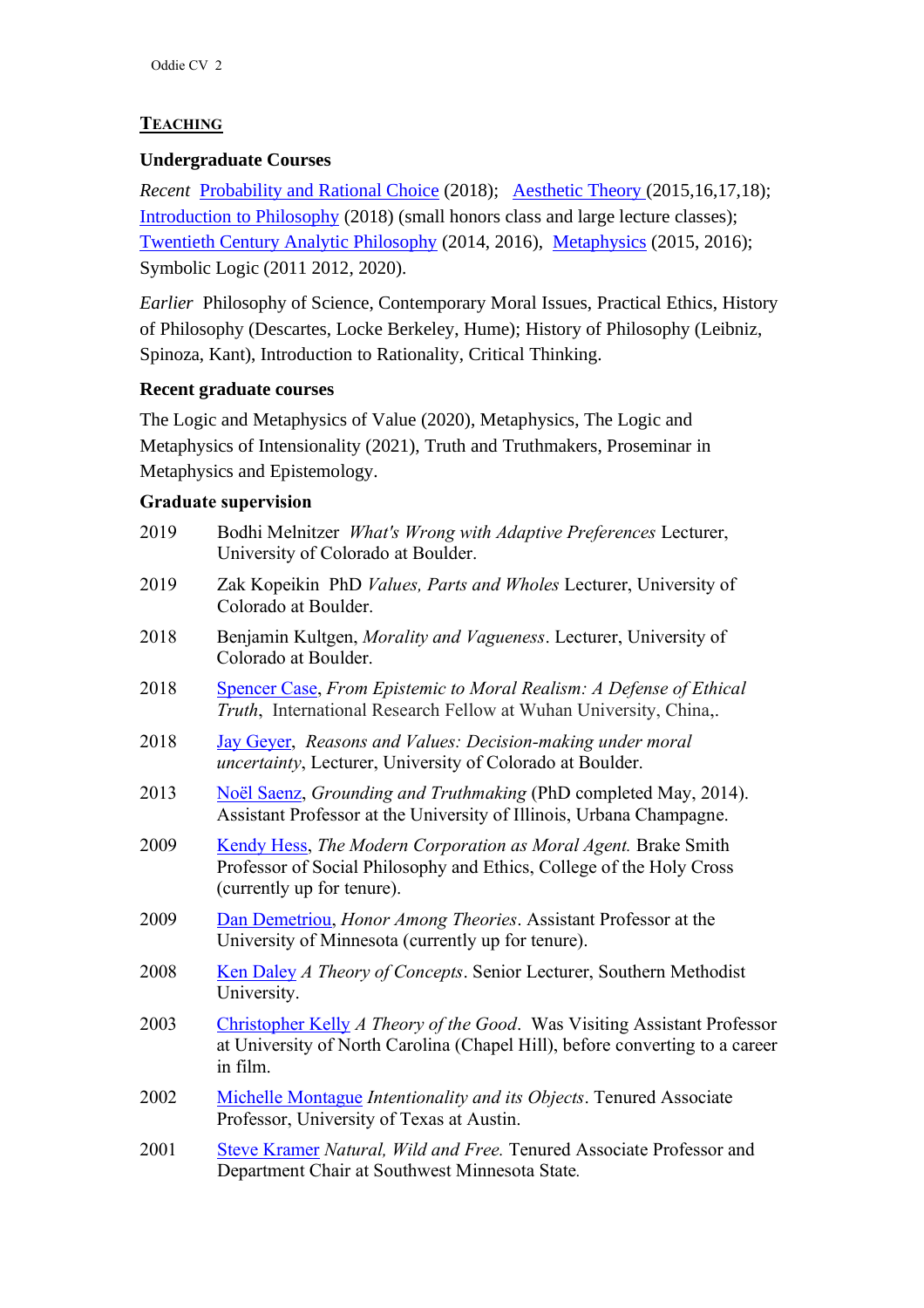*Recent MA thesis adviser*

2018 John Christmann MA *Moral error theory*, PhD student at Florida State University.

#### *Post-doctoral fellow supervision*

- 1988-90 [Peter Milne,](http://rms.stir.ac.uk/converis-stirling/person/11538) (Massey U.). Full Professor of Philosophy at the University of Stirling.
- *PhD Thesis Committee member (at the University of Colorado)*
- 2016 [Ben Rohrs,](https://colorado.academia.edu/BenjaminRohrs) *Vagueness and Propositional Content* (primary advisor: Graeme Forbes). One year instructorship, UCB.
- 2016 [Shane Gronholz,](https://trivialorfalse.com/) *Practical Reason, Morality and Partiality*, One year instructorship, UCB.
- 2016 Rebecca Renninger *Action, Agents, and Extended Cognition* (primary advisor: Rob Rupert).
- 2014 [Kelly Weirich](https://sites.google.com/site/kellymarieweirich/) *Truth and Consequence: Toward a New Account of Indicative Conditionals* (primary advisor: David Barnett) Instructor at Seattle University.
- 2014 [Ryan Jenkins,](http://colorado.academia.edu/RyanJenkins) *On Good People: A New Defense of Rule-consequentialism,*  (primary advisor: Alastair Norcross).Assistant Professor, California Poly U., San Luis Obispo.
- 2013 [Annaleigh Curtis,](http://harvard.academia.edu/AnnaleighCurtis) *Socially Situating Moral Knowledge, (*primary advisor: Alison Jaggar). At Harvard Law School pursuing a JD.
- 2013 [Chad Vance,](http://www.wm.edu/as/philosophy/people/faculty/vance_c.php) *In Defense of The New Actualism: Dispositional Modal Truthmakers and the Branching Conception of Possibility,* (primary advisor: Graeme Forbes). Visiting Assistant Professor at the College of William and Mary.
- 2012 [Christian Lee,](http://www.humanities.uwa.edu.au/contact/staff-profiles?type=profile&dn=cn%3DChristian%20Lee%2Cou%3DPhilosophy%2Cou%3DSchool%20of%20Humanities%2Cou%3DFaculty%20of%20Arts%2Cou%3DFaculties%2Co%3DThe%20University%20of%20Western%20Australia) *Adding Goods,* (primary advisor: Michael Tooley). Assistant Professor, University of Western Australia
- 2011 [Tyler Hildebrand,](https://sites.google.com/site/hildebtw/) *Empiricism, Natural Regularity, and Necessit*y, (primary advisor: Michael Tooley). Assistant Professor, Dalhousie University.
- 2008 [Tait Szabo,](http://washington.uwc.edu/bio/tait-szabo) *In Defense of Commodification*, (primary advisor: David Boonin) Associate Professor, University of Wisconsin (Washington County).
- 2004 [Matthew Roberts,](http://www.phc.edu/MERoberts.php) *A Historical Survey and Conceptual Theory of States of Affairs.* (primary advisor: George Bealer). Associate Professor, Patrick Henry College.
- 2004 [Devon Belcher,](http://www.oglethorpe.edu/academics/undergraduate/division_I/faculty.asp) *On Words* (primary advisor: George Bealer). Assoc Professo/Chair, Oglethorpe College.
- 2003 [Michelle Maise,](http://www.emmanuel.edu/academics/our-faculty/michelle-maiese.html) *Mental Causation, Trying, and the Emotions.* (primary advisor: Robert Hanna). Tenured Assoc Professor and Chair, Emmanuel College, Boston.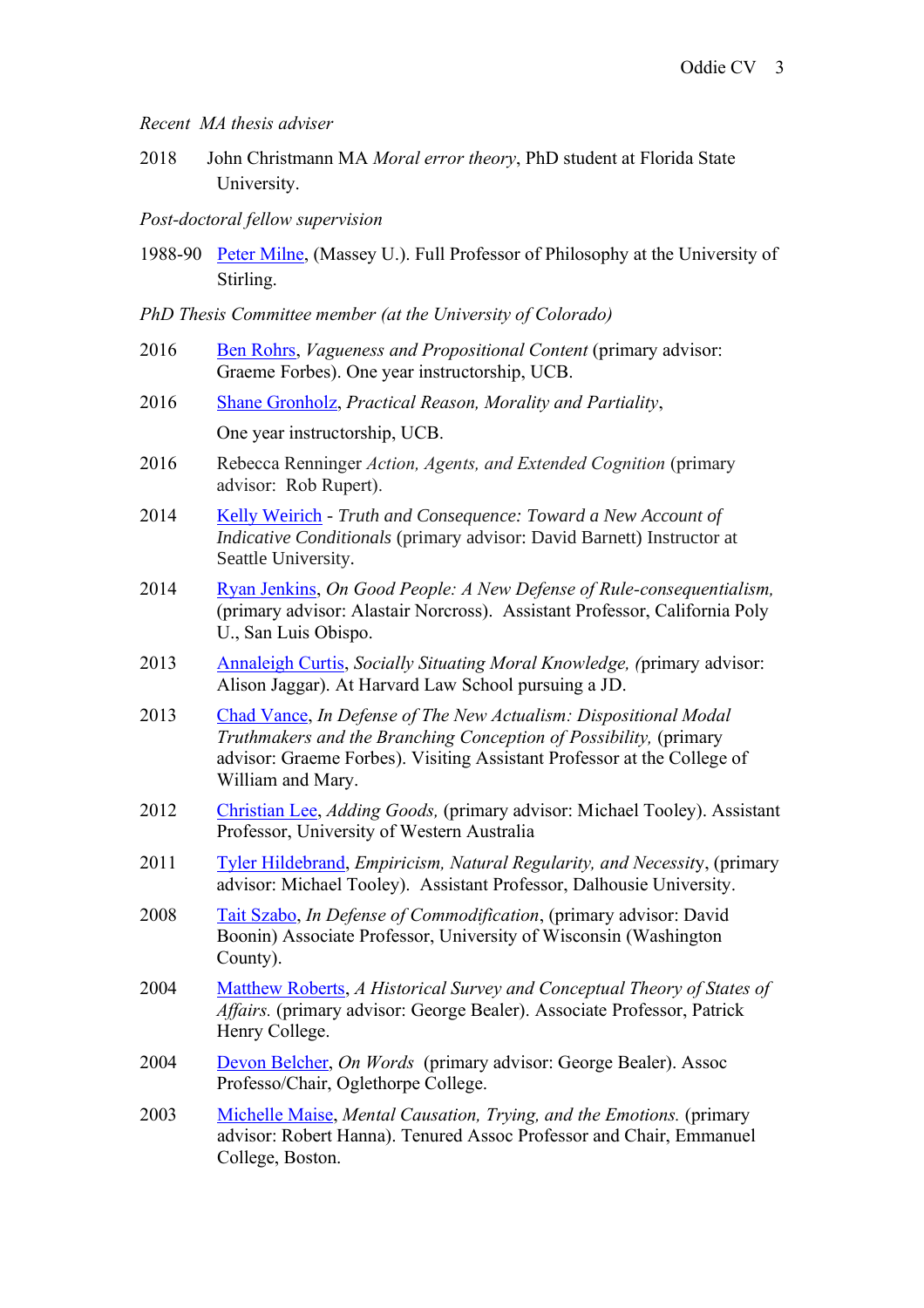| 2002 | Dennis Earl, A Defense of the Classical View of Concepts (primary<br>advisor: George Bealer). Associate Professor at Coastal Carolina<br>University.                     |
|------|--------------------------------------------------------------------------------------------------------------------------------------------------------------------------|
| 2001 | <b>Robert Lovering The Concept of Worldview in Contemporary Philosophy</b><br>of Religion (primary advisor: Ed Miller). Associate Professor, College of<br>Staten Island |
| 2000 | <b>Paul Studtmann</b> The Foundations of Aristotle's Categorial Scheme.<br>Tenured Associate Professor at Davidson College.                                              |
|      | Primary Advisor for the following PhD theses before CU                                                                                                                   |
| 1994 | Nicole Bishop Self Esteem (Massey U.).                                                                                                                                   |
| 1990 | Andrew Holster Time Reversibility in a Probabilistic Universe (Massey U.)                                                                                                |
| 100c | $\mathbf{H}$ תורות ומודרות המוניקה מודרות המוניקה מ                                                                                                                      |

1986 Roy Perrett, *Death and Immortality* (Otago U.). Emeritus Full Prof, retired from University of Hawaii.

#### **RESEARCH AND PUBLICATIONS**

My research over the past thirty-odd years has spanned value theory, epistemology, metaphysics, epistemology and philosophical logic. Much of it is united by problems of *realism*—of what it is and whether it is defensible. Many articles lie on the borders of value theory, epistemology and metaphysics.

**Value Theory**: Articles 12, 18, 20, 22, 24, 25, 27, 29, 30, 33, 34, 35, 41, 44, 48, 50, 54, 56, 57, 60, 63, 65, 66, 67, 68, 69, 70, 71, 74, 79 and 80. The book *Value, Reality and Desire* (first published in 2005, with a revised paperback edition in 2009) is an extended defense of a robust value realism. Applied value theory: two edited books and articles 11, 12, 31, 31a, 28, 34, 38, 40, 58, 65).

**Epistemology and philosophy of science**: Much of my work in epistemology focusses on truth, accuracy, probability and truthlikeness. (My first book *Likeness to Truth*, and articles 1, 2, 3, 6, 10, 13, 14, 15, 16, 17, 19, 21, 36, 37, 39, 45, 46, 51, 53, 55, 57, 62, 64, 72, 73).

**Metaphysics**: ontology, the status of abstract entities (articles 5, 7, 18, 49, 69, 71, 74, 77, 78), causation and time, freedom, supervenience, reduction, truthmakers (articles 4, 8, 9, 20, 23, 24, 26, 27, 32, 42, 43, 47, 49, 52, 71, 74, 75, 76, 77 and the much of the book *Value, Reality and Desire*.)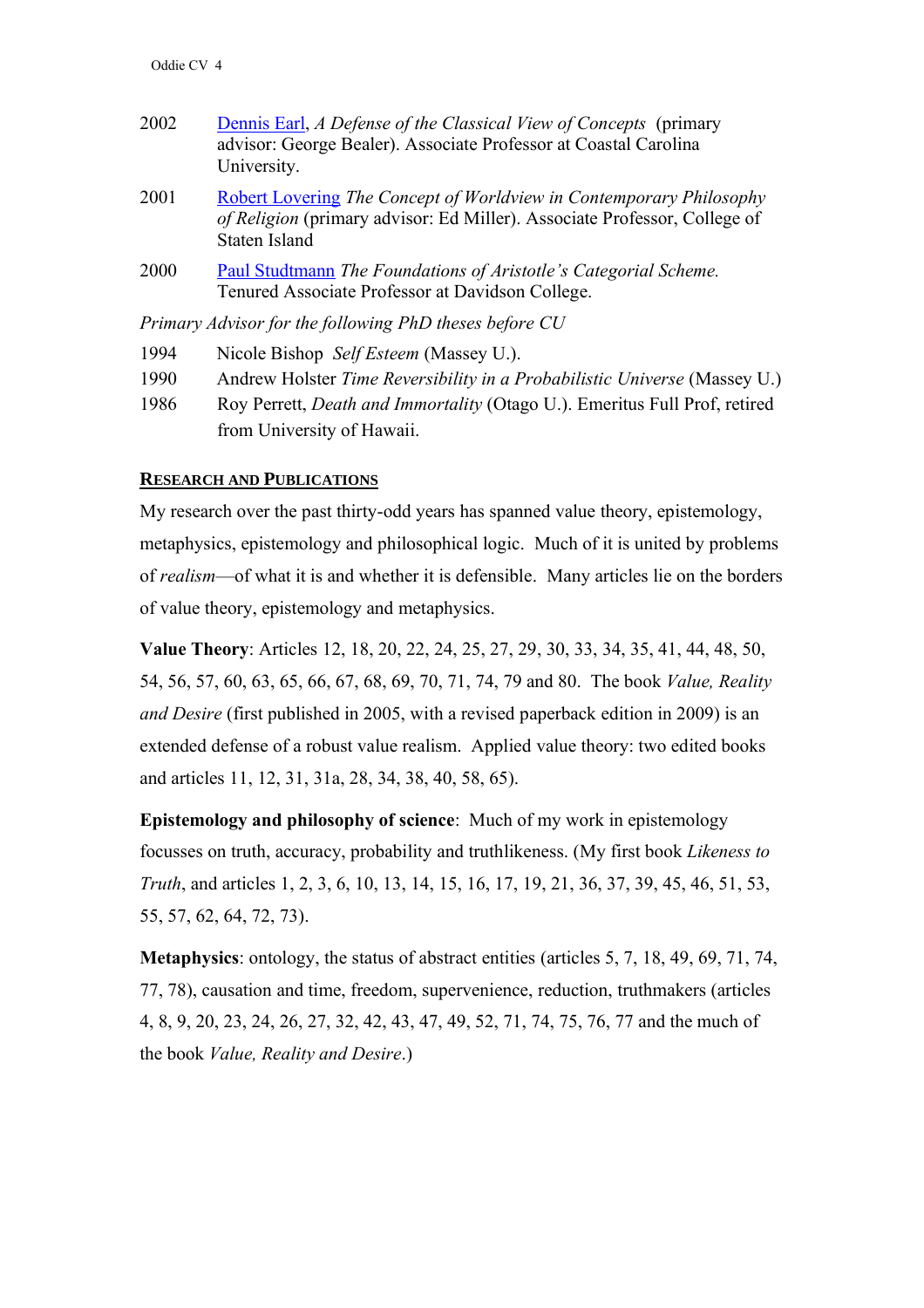## **Books (authored)**

**1** *Value, Reality and Desire* Oxford: OUP, Hardback 2005. Paperback 2009.

## *Selected reviews*

# *i Times Literary Supplement*

*"Value, Reality and Desire* is a masterful book. The writing is clear and crisp and vivid….. Most of all, the book has that rare quality of abounding with new ideas worth hearing: on degrees of realism; on harmonizing peoples desires; on the nature of perspective and properties." (Fehige, Christoph. *Times Literary Supplement*, July 14, 2006)

*ii Ethics*

"Oddie's book is packed with sophisticated arguments for provocative claims ... and embodies a refreshing excitement about metaethical matters; I recommend it to all students of meta-ethics for intellectual edification and delight." (Cokelet, Bradford. *Ethics* vol. 116.2.)

*iii Review of Metaphysics*

"There is much in this sophisticated book from which philosophers can profit. ... Oddie introduces a bounty of thoughtful and provocative insights into our understanding of noncognitivism, idealism, naturalism, properties, supervenience, reduction, and causation." (Miller, Carl. *The Review of Metaphysics* 60.3 (March 2007)).

# *iv Philosophical Investigations*

"……. Undoubtedly, *Value, Reality, and Desire* represents an interesting and important defence of value realism at a time when, as Oddie himself admits, holding such a position is far from philosophically popular. ... Oddie's sustained, detailed and philosophically rigorous argument deserves to be taken seriously.."(Sleat, Matt. *Philosophical Investigations,* 30.1*)*

*v Mind*

*"*Graham Oddie's *Value, Reality, and Desire* is a welcome, ambitious and spirited defence of a 'robust realism about the good'….Oddie's book is well-structured, clearly written, and informative. It also contains a number of provocative, original, and persuasive arguments. .." (Brady, Michael. *Mind*, Vol. 116 . January 2007.)

*vi Journal of Value Inquiry*

"In *Value, Reality, and Desire*, Oddie provides an impressive technical defense of value realism." (Hucktefeld, Vaughan. *The Journal of Value Inquiry* (2006) 40:107–113.

# *vii Philosophical Books*

"… there can be no question that his efforts constitute an admirable feat of intellectual derring-do." (Sayre, Patricia. *Philosophical Books* Volume 48 Issue 2, Pages 189 – 190.)

**2** *Likeness to Truth* Western Ontario Series in Philosophy of Science (Dordrecht: Reidel, 1986).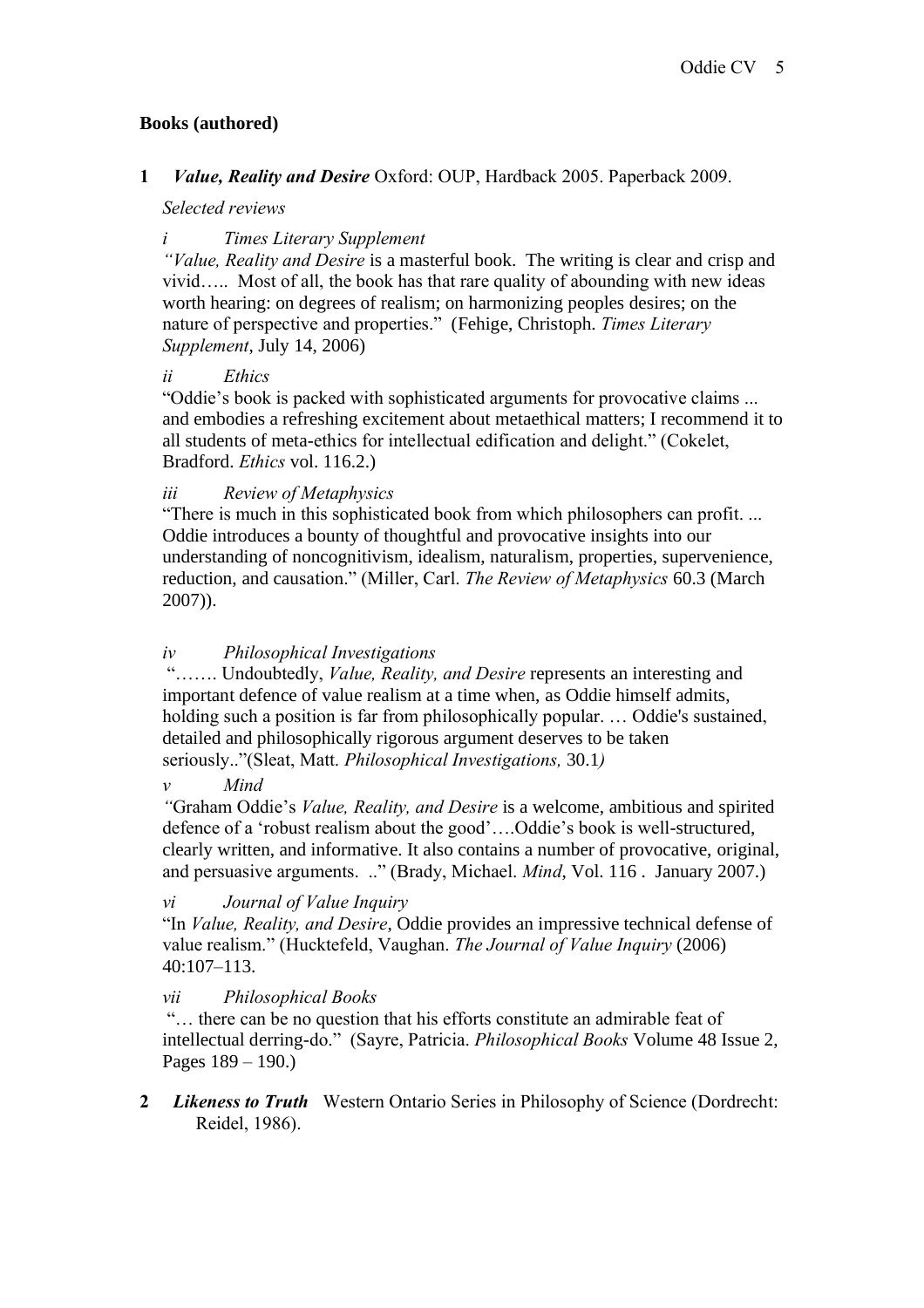#### *In preparation:*

### **3** *The Nature and Logic of Goodness*

*Description*: There is an astonishing variety of value phenomena. Absent a unified theory of value, one which explains and organizes the value data into a coherent and consistent whole, it is tempting to embrace either a deep skepticism about value or even value nihilism. I develop and explore a coherent general theory, one which not only explains the value phenomena but defuses the most potent paradoxes and puzzles about the good.

## **4** *The Logic and Metaphysics of Roles and Constructions*

*Description*: Pavel Tichý discovered and developed an extremely powerful metaphysical and logical framework—transparent higher-order intensional logic—that facilitates the dissolution of many outstanding problems in bth metaphysics and logic. Two concepts are central to this framewok: that of a role and that of a construction. Roles are intensional entities—whereas constructions are hyperintensional. TIL provides an elegant framework for explicating and these fundamental notions and their logical connections.

### **Books (edited)**

**1** *What's Wrong?* co-authored and co-edited with David Boonin (New York: Oxford University Press, 2004). Second revised edition January 2009.

#### *Selected reviews*

"*What's Wrong?* presents applied ethics at its finest. Boonin and Oddie have collected an ideal assortment of compact, well-argued papers on an impressive range of issues. Additionally, they provide outstanding section introductions throughout. I recommend this volume with enthusiasm."--Ted A. Warfield, University of Notre Dame.

"Excellent selection of readings--perfect for an introduction to ethics course. The inclusion of materials on the family, smoking tobacco, criminalizing blackmail, and other non-standard applied ethics topics makes this a unique text in the field."--Eric Rovie, Webster University

**2** *Justice, Ethics and New Zealand Society* co-edited with Roy Perrett (Auckland: Oxford University Press, 1992).

#### *In preparation:*

#### **3** *The Logic of Engish:**Meaning Driven Grammar* **(**authored by **Pavel Tichý)**

*Description:* The philosopher and logician Pavel Tichý, who died tragically in 1994, left behind a largely complete but unpublished ms entitled *Meaning Driven Grammar*, the culmination of a life's work in philosophical logic. I have been asked to prepare the ms for publication by the owner of his estate (his daughter Veronica Tichý.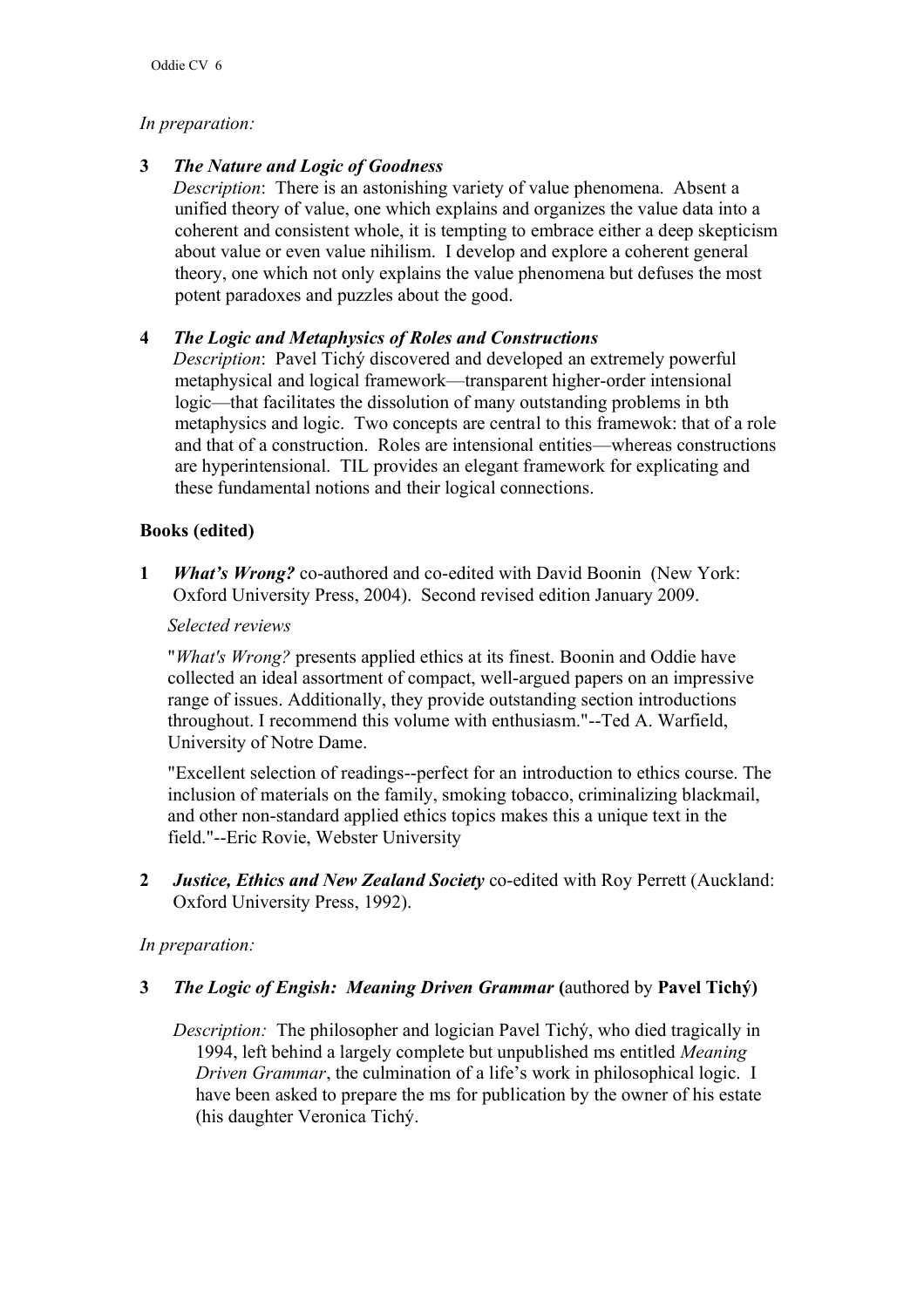#### **Articles**

#### *Articles in preparation*

- 82 " Can Hume's true judges diverge and still yield an objective aesthetic value ordering?" (in preparation)
- 81 "The importance of questions" (in preparation)
- 80 "The particularist's trinity: holism, shapelessness and uncodifiability" (in preparation).
- 79 "The statue and the clay: beyond monism and dualism" (largely complete, 10000 words).
- 78 "Functionalism redefined: self intimation and the substitution argument" (largely complete, 12500 words).
- 77 "An argument against commensurate truthmakers" (complete, 10000 words).

#### *Published articles*

- 76 "Propositional and credal accuracy in an indeterministic world", *Synthese* 199 (3-4) 2021: 9391-9410.
- 75 "What Accuracy Could Not Be", *British Journal for the Philosophy of Science* 70 (2) 2019:551-580.
- 74 "Tichý: a role-theoretic analysis of Anselm's argument in Proslogion 3" in Graham Oppy (ed.) *Ontological Arguments* (Cambridge: Cambridge University Press, 2018), 195-213.
- 73 "Value perception, properties and the primary bearers of value" in Anna Bergqvist and Robert Cowan (eds.) *Evaluative Perception*, (Oxford University Press, 2018), 239-258.
- 72 "Truth and Truthlikeness", in Glanzberg, M. (ed.) *Oxford Handbook of Truth*  (Oxford: Oxford University Press, 2018), 625-648.
- 71 "Non-naturalism, autonomy and entanglement" *Topoi* (2017): DOI: 10.1007/s11245-017-9454-z, pp. 1-14.
- 70 "Desire and the good: finding the right fit", in Deonna, J. and Lauria, F. *The Nature of Desire* (Oxford University Press, 2017), 29-56.
- 69 "What do we see in museums?" in Harrison, V.S., Bergqvist, A. and Kemp, G., (eds.) [Philosophy and Museums: Ethics, Aesthetics and Ontology.](http://eprints.gla.ac.uk/69046/) *Royal Institute of Philosophy Supplement*, 79, (2016), pp. 217-240: 10.1017/S1358246116000047.
- 68 "Fitting attitudes, finkish goods, and value appearances" Russ Schafer-Landau (ed.) *Oxford Studies in Metaethics*, (Oxford University Press, 2016), 74-101.
- 67 Review of: *Speech and Morality: On the Metaethical Implications of Speaking,* by Cuneo, Terence. *Australasian Journal of Philosophy* 94 (3), 2015: 602- 605.
- 66 "Value and desires" in Olson, J. and Hirose, I. (eds.) *Oxford Handbook of Value* (Oxford University Press, 2015), 60-79.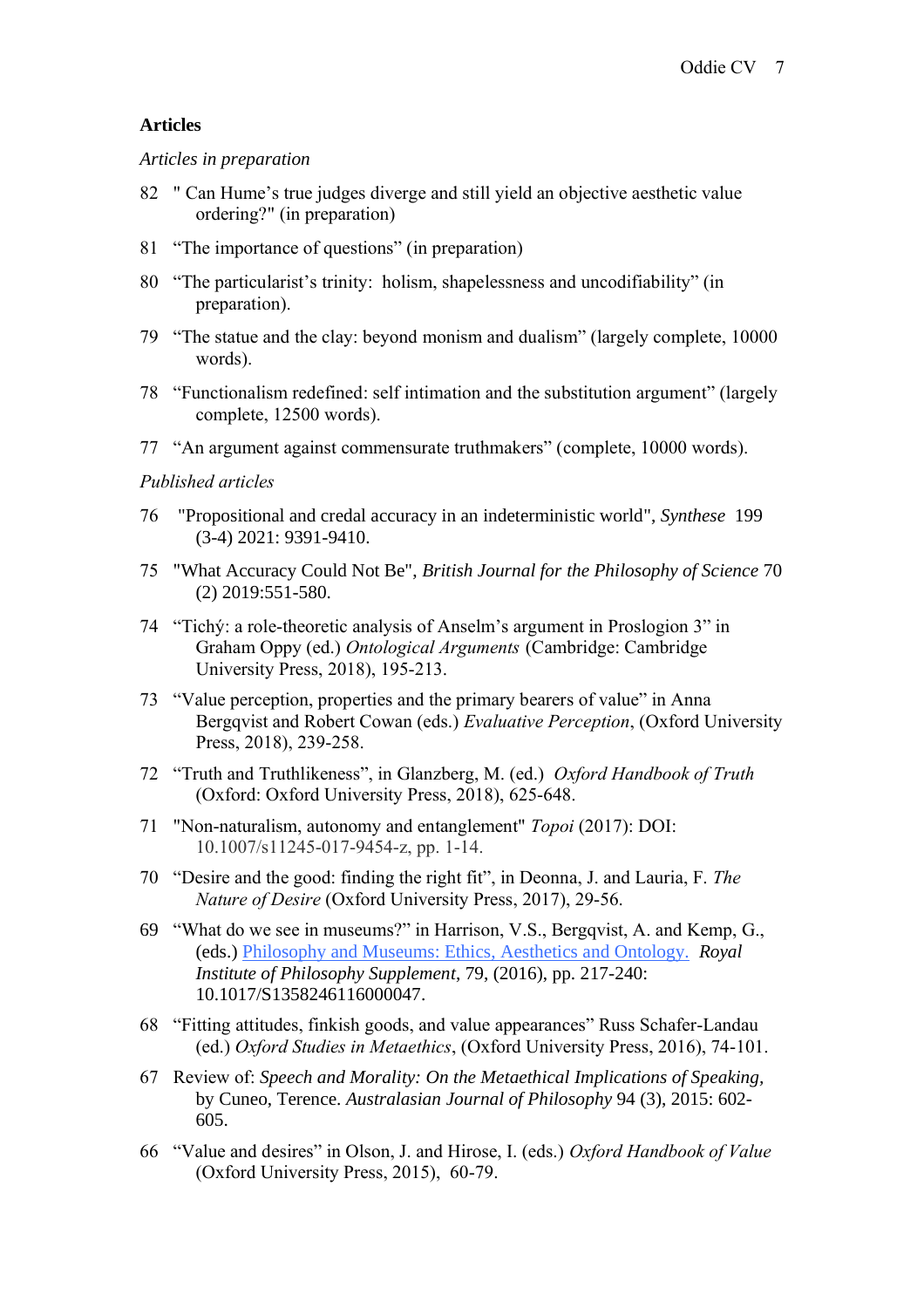- 65 "[Thinking Globally, Acting Locally: Partiality, Preferences and Perspective"](http://www.erudit.org/revue/ateliers/2014/v9/n2/index.html), *Les Ateliers De L'Éthique (La Revue de Créum)* Special Issue on**:** *Attitudes, Values, Environment* Volume 9, numéro 2, été 2014, 57-81.
- 64 "Truthlikeness", *Stanford Encyclopedia of Philosophy* (December 2013), Edward N. Zalta (ed.), URL =<http://plato.stanford.edu/entries/truthlikeness/> (third edition, with substantive revision and updating of the 2007 entry, with additional material totaling twice the previous edition at 25000 words).
- 63 "Value realism", in LaFollette, H. *et al.* (eds.) *International Encyclopedia of Ethics* (Oxford: Wiley Blackwell, 2013), 5000 words.
- 62 "Content, consequence and likeness: on three approaches to verisimilitude and their compatibility" *Synthese* **190** (9):1647-1687 Jun 2013. [http://www.springerlink.com/content/r53548780g7273g5/](https://exchangeweb.colorado.edu/owa/redir.aspx?C=d75deca4dab04c79aa307cbaaeaa54aa&URL=http%3a%2f%2fwww.springerlink.com%2fcontent%2fr53548780g7273g5%2f)
- 61 *Review*: *Reasons from Within* (Alan Goldman, Oxford University Press, 2009). *Journal of Moral Philosophy* (2011) 9, (3):473-476.
- 60 "Experiences of value", in Pigden, C. R. (ed.) *Hume on Motivation and Virtue,* (New York: Palgrave Macmillan*,* 2010) 121-141.
- 59 "Pavel Tichý", in Oppy, G. *et al.* (eds.) *A Companion to Philosophy in Australia and New Zealand* (Melbourne: Monash University Publishing, 2010).
- 58 "Values education", in Siegel, H. (ed.), *Oxford Handbook of Philosophy of Education* (Oxford: Oxford University Press, 2009), 252-69.
- 57 "Truthlikeness and Value", Pihlstrom, S. *et al* (eds.) *Approaching Truth: Essays in Honour of Ilkka Niiniluoto* (London: College Publications, 2008), 225-40.
- 56 "The fictionalist's attitude problem", (with Dan Demetriou) in *Ethical Theory and Moral Practice*. (2007), 10: 485-98. (Primary author)

56a **Reprinted** in *A World Without Values: Essays on John Mackie's Moral Error Theory* Joyce, E. et al (eds.) (Springer: 2010).

- 55 "Truthlikeness", *Stanford Encyclopedia of Philosophy* (May, 2007), Edward N. Zalta (ed.), URL =<http://plato.stanford.edu/entries/truthlikeness/> (revised).
- 54 *Review*: (with Dan Demetriou) *Moral Fictionalism* (Mark Kalderon, Oxford University Press, 2005). *Mind* 462 (2007), 439-46.
- 53 "Truthlikeness", *Routledge Companion to the Philosophy of Science*, ed. Stathis Psillos (Routledge, 2008), 478-88.
- 52 "Metaphysics", in *The Encyclopedia of Philosophy* ed. Borchert Donald. M., (New York: Macmillan, 2006).
- 51 "A refutation of Peircian idealism", in Colin Cheyne (ed.) *Rationality and Reality*  (Dordrecht: Kluwer, 2006), 255-62.
- 50. "Recombinant values", *Philosophical Studies* 106 (2001), 259-92.
- 49 "Scrumptious functions", *Grazer Philosophische Studien* 62 (2001), 137-56.
- 48 "Hume, the bad paradox and value realism", *Philo* 4 (2001), 109-22.
- 47 "Reduction: varieties of", *International Encyclopedia of the Social and Behavioral Sciences* eds. Niel J.Smelser et al. (Oxford, Elselvier 2001), 12857-64.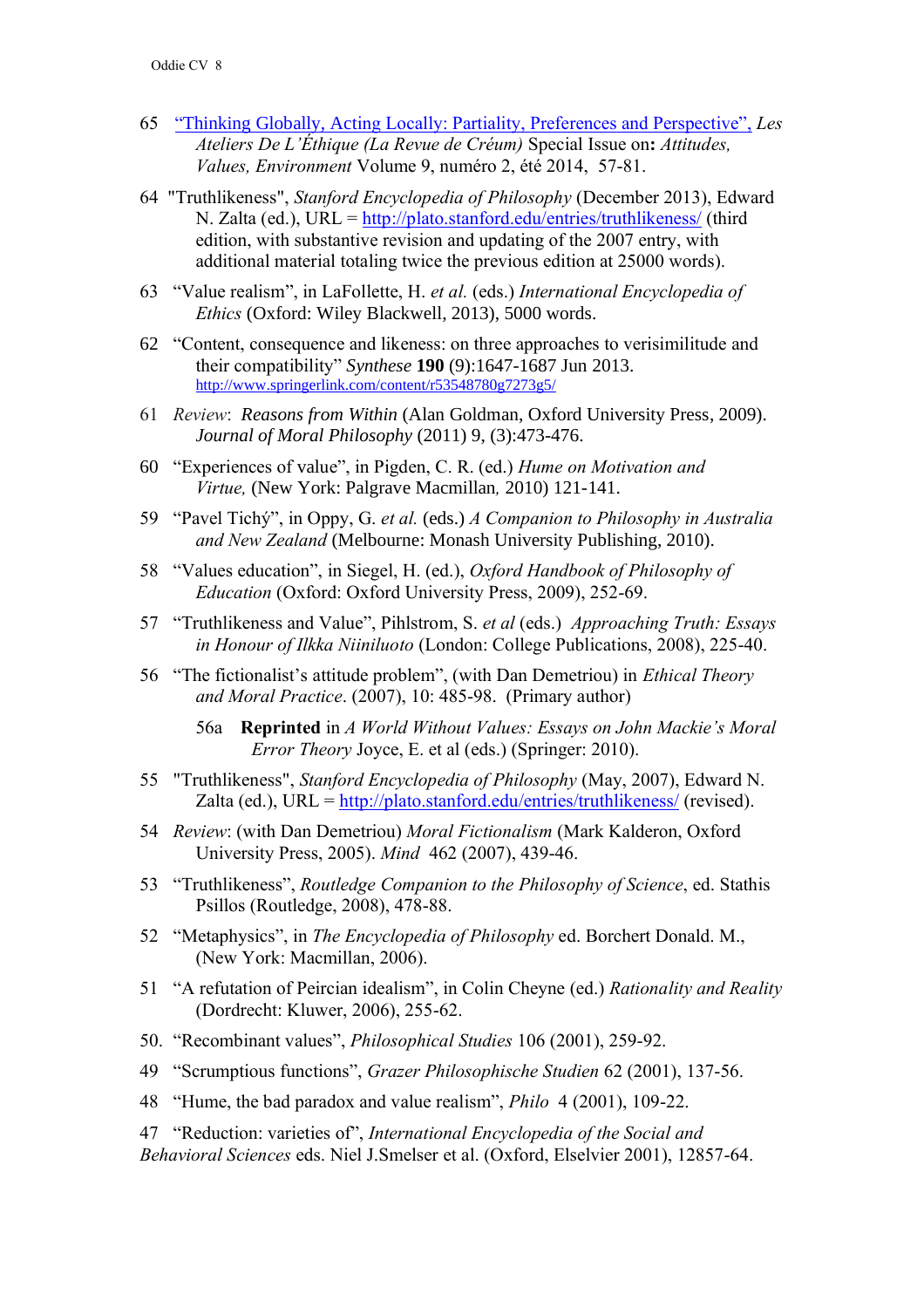46 "Truth, verification, confirmation, verisimilitude", *International Encyclopedia of the Social and Behavioral Sciences* (Oxford, Elselvier 2001) 15932-7.

- 45 "Truthlikeness", *Stanford Encyclopedia of Philosophy* (July, 2001), Edward N. Zalta (ed.),  $URL = \frac{http://plate.stanford.edu/entries/truthlikeness/$ .
- 44 "Axiological atomism", *Australasian Journal of Philosophy* 79 (2001), 313-32.
- 43 "Control, consequence and compatibilism", Childers, T. *et al* (eds.) *Between Words and Worlds* (Filosofia, Prague, 2000), 143-56.
- 42 "Permanent possibilities of sensation", *Philosophical Studies* 98 (2000), 345-59.
- 41 "Moral realism, moral relativism and moral rules (a compatibility argument)", *Synthese* 117 (1999), 251-74.
- 40 "The moral case for the legalization of voluntary euthanasia", *Victoria University of Wellington Law Review* 28 (1998), 207-24.
- 39 "Conditionalization, cogency and cognitive value", *The British Journal for the Philosophy of Science* 48 (1997), 533-41.
- 38 "Killing and letting-die: from bare differences to clear differences", *Philosophical Studies* 88 (1997), 267-87.

37 "Truthlikeness", in *The Encyclopedia of Philosophy Supplement* ed. Borchert Donald. M., (New York: Macmillan, 1997), 574-6. Reprinted in 2006 edition.

- 36 *Review Article*: "Rescuing Reason", *Philosophy* 71 (1996), 445-460 .
- 35 "The consequences of actions", in Copeland, J. (ed.) *Logic and Reality* (Oxford and New York: Oxford University Press, 1996), 273-99.
- 34 "Moral uncertainty and human embryo experimentation" in Fulford, K. *et al*. (eds.) *Medicine and Moral Reasoning* (Cambridge: CUP, 1994), 144-61.
- 33 "Harmony, Purity, Truth", *Mind* 103 (1994), 452-72.
- 32 "What agents can do", (with Pavel Tichý) in Foo, N. *et al.* (eds.) *Record of the Workshop on Logic and Action* (Sydney: University of Sydney, 1994), 13-28. (Secondary author)
- 31 "Addiction and the value of freedom", *Bioethics* 7:5 (1993), 373-401.
	- 31a **Reprinted** in *The Proceedings of the Russellian Society* 18 (1993), 1-29.
- 30 "An objectivist's guide to subjective value", (with Peter Menzies) *Ethics* 102 (1992), 512-34

30a **Reprinted** in Pettit, P. (ed.) *Consequentialism— International Research Library of Philosophy* (Dartmouth: Aldershot, 1993), 327-350.

- 29 "The possibility and value of possibilities for value", *From the Logical Point of View* 2 (1992), 46-62.
- 28 "Is the Treaty of Waitangi a social contract?", (with Jindra Tichý) in Oddie, G. *et al.* (eds.) *Justice, Ethics and New Zealand Society* (Auckland: Oxford University Press, 1992), 73-90. (Secondary author)
- 27 "Act and maxim: value discrepancy and two theories of power", *Philosophy and Phenomenological Research* 53 (1992), 71-92.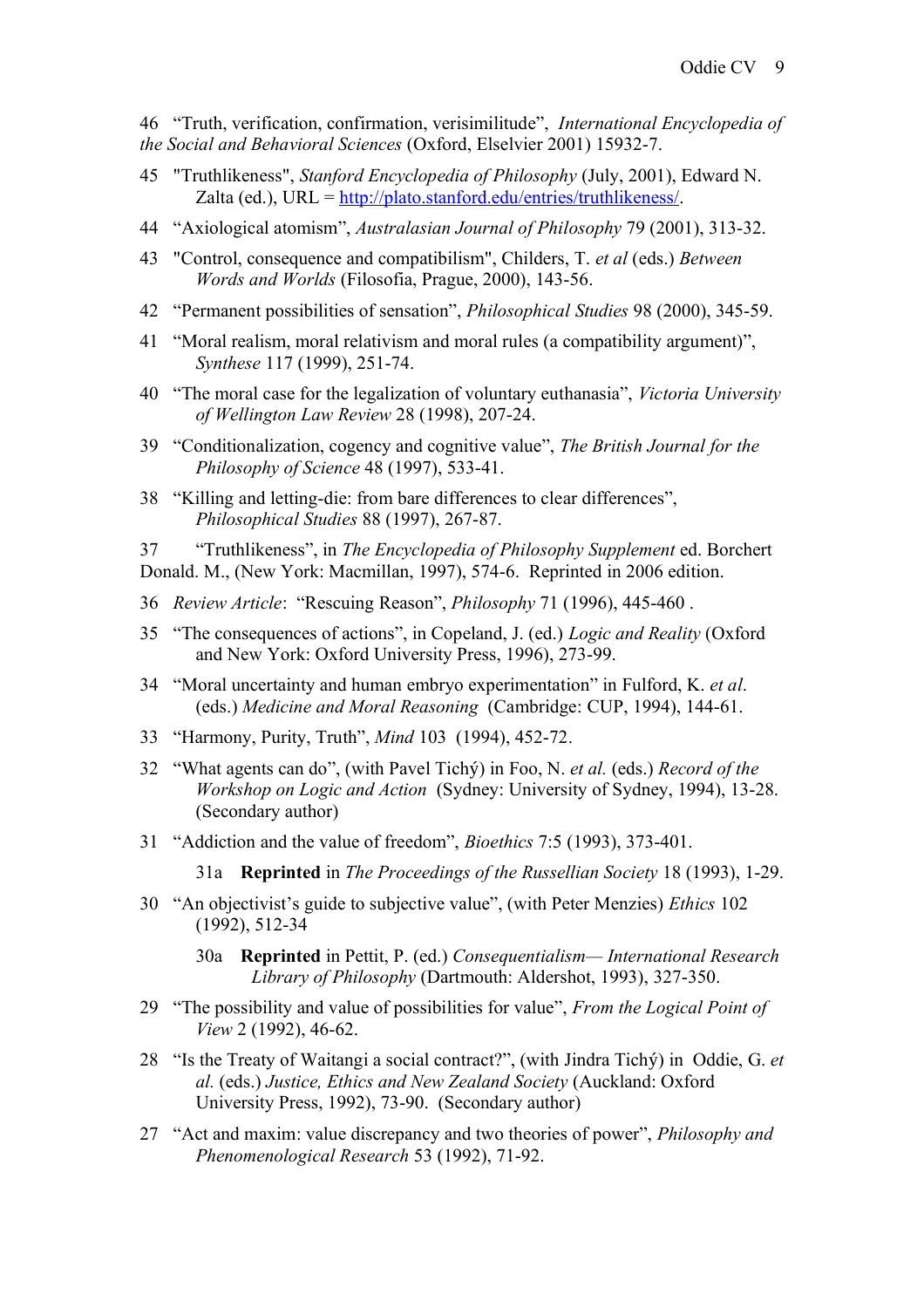- 26 "Simultaneity and God's timelessness", (with Roy Perrett) *Sophia* 31 (1992), 123-9. (Primary author)
- 25 "Act and value: expectations and the representability of moral theories", (with Peter Milne) *Theoria* 48 (1991), 165-82. (Equal authorship)
- 24 "Supervenience, goodness and higher-order universals", *Australasian Journal of Philosophy* 69 (1991), 20-47.
- 23 "Backwards causation and the permanence of the past" *Synthese* 85 (1990),71-93.
	- 23a **Reprinted** in Tooley, M. (ed. ) *Analytical Metaphysics* (Hamden: Garland Pub Co., 2000), pp 93-115.
- 22 "Creative value", *Inquiry* 33 (1990), 297-315.
- 21 "Verisimilitude by power relations", *British Journal for the Philosophy of Science* 41 (1990), 129-35.
- 20 "Resplicing properties in the supervenience base", (with Pavel Tichý) *Philosophical Studies* 58 (1990), 1-11. (Primary author)
	- 20a **Reprinted** in Svoboda, V. *et al.* (eds.) *Pavel Tichý's Collected Papers in Logic and Philosophy* (Prague and Dunedin: Filosofia and the University of Otago Press, 2004), 749-63.
- 19 "The unity of theories", in D'Agostino, F. *et al.* (eds.) *Freedom and Rationality* (Dordrecht: Kluwer, 1989), 343-69.
- 18 "The aesthetic adequacy of copies", (with David Ward) *The British Journal of Aesthetics* 29 (1989), 258-60. (Primary author)
- 17 "On a dogma concerning realism and incommensurability", in Nola , R. (ed.) *Relativism and Realism in Science* (Dordrecht: Reidel, 1988), 169-203.
- 16 "Truthlikeness and the convexity of propositions", in Kuipers, T. (ed.) *What is Closer-to-the-Truth?* (Amsterdam: Rodopi, 1987), 197-217.
- 15 "Partial interpretation, meaning-variance, and incommensurability", in Gavroglu, K. (ed.) *Imre Lakatos and Theories of Scientific Change* (Dordrecht: Kluwer, 1987), 305-22.
- 14 "The picture theory of truthlikeness", in Kuipers, T. (ed.) *What is Closer-to-the-Truth?* (Amsterdam: Rodopi, 1987), 25-46.
- 13 "Is Science Progressive?", Review article in *British Journal for the Philosophy of Science* 38 (1990), 272-6.
- 12 "A decision-theoretic argument against human embryo experimentation", Fricke, M. (ed.) *Essays in Honour of Bob Durrant* ed. (Dunedin: University of Otago, 1986), 111-27.
- 11 "Truthtelling and fatal illness", (with Roy Perrett) *The New Zealand Medical Journal* (October 8, 1986), 759-61. (Primary author)
	- 11a **Reprinted** by the California Medical Association, 1988, as part of a resource package for physicians involved with dying patients.
- 10 "The poverty of the Popperian program for truthlikeness", *Philosophy of Science* 53:2 (1986), 163-78.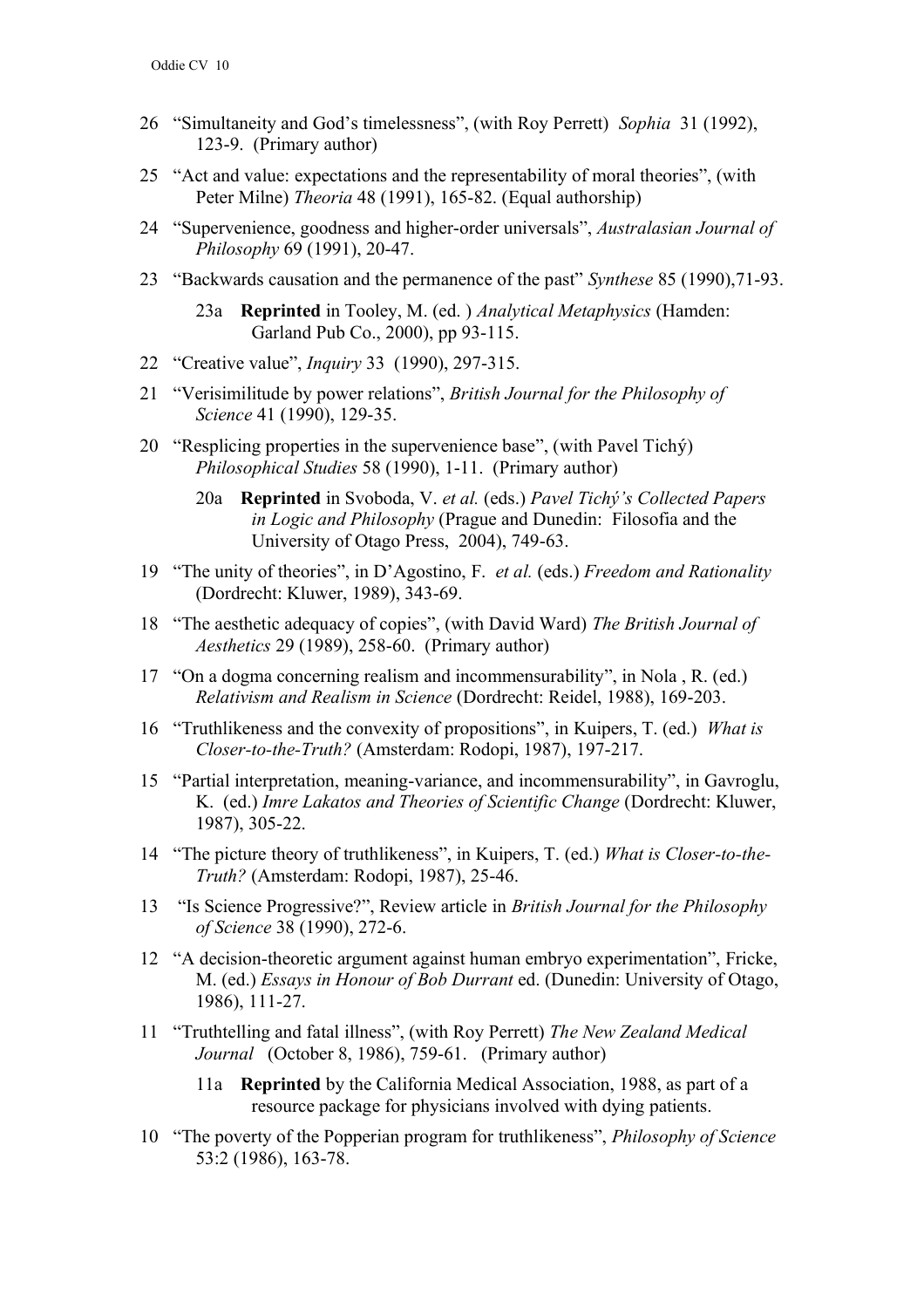- 10a **Reprinted** in *Popper: Critical Assessments of Leading Philosophers* ed. Anthony O'Hear (London: Routledge, 2004).
- 9 "Ability and freedom*",* (with Pavel *American Philosophical Quarterly* 20 (1983), 135-47. (Secondary author)
	- 9a **Reprinted** in Svoboda, V, *et al.* (eds.) *Pavel Tichý's Collected Papers in Logic and Philosophy* (Prague and Dunedin: Filosofia and the University of Otago Press, 2004), 525-40.
- 8 "The logic of ability, freedom and responsibility", (with Pavel Tichý *Studia Logica* 61 (1982), 135-56. (Primary author)
	- 8a **Reprinted** in Svoboda, V, *et al.* (eds.) *Pavel Tichý's Collected Papers in Logic and Philosophy* (Prague and Dunedin: Filosofia and the University of Otago Press, 2004), 481-504.
- 7 "Armstrong on the eleatic principle and abstract entities", *Philosophical Studies* 41 (1982), 285-95.
- 6 "Cohen on verisimilitude and natural necessity", *Synthese* 51 (1982), 355-79 .
- 5 "Changing numbers", (with G. Currie) *Theoria* 48 (1982), 148-64
- 4 "Control", *Essays in Honour of Gwen Taylor* ed. Durrant, R. (Dunedin: University of Otago, 1981), 190-210.
- 3 "Verisimilitude reviewed", *British Journal for the Philosophy of Science* 32 (1981), 237-65.
- 2 "Miller's so-called paradox of information", (with Colin Howson) *The British Journal for the Philosophy of Science*, 30 (1979), 253-61.
- 1 "Verisimilitude and Distance in Logical Space", *Acta Philosophica Fennica* 30:2-4 (1978), 227-243.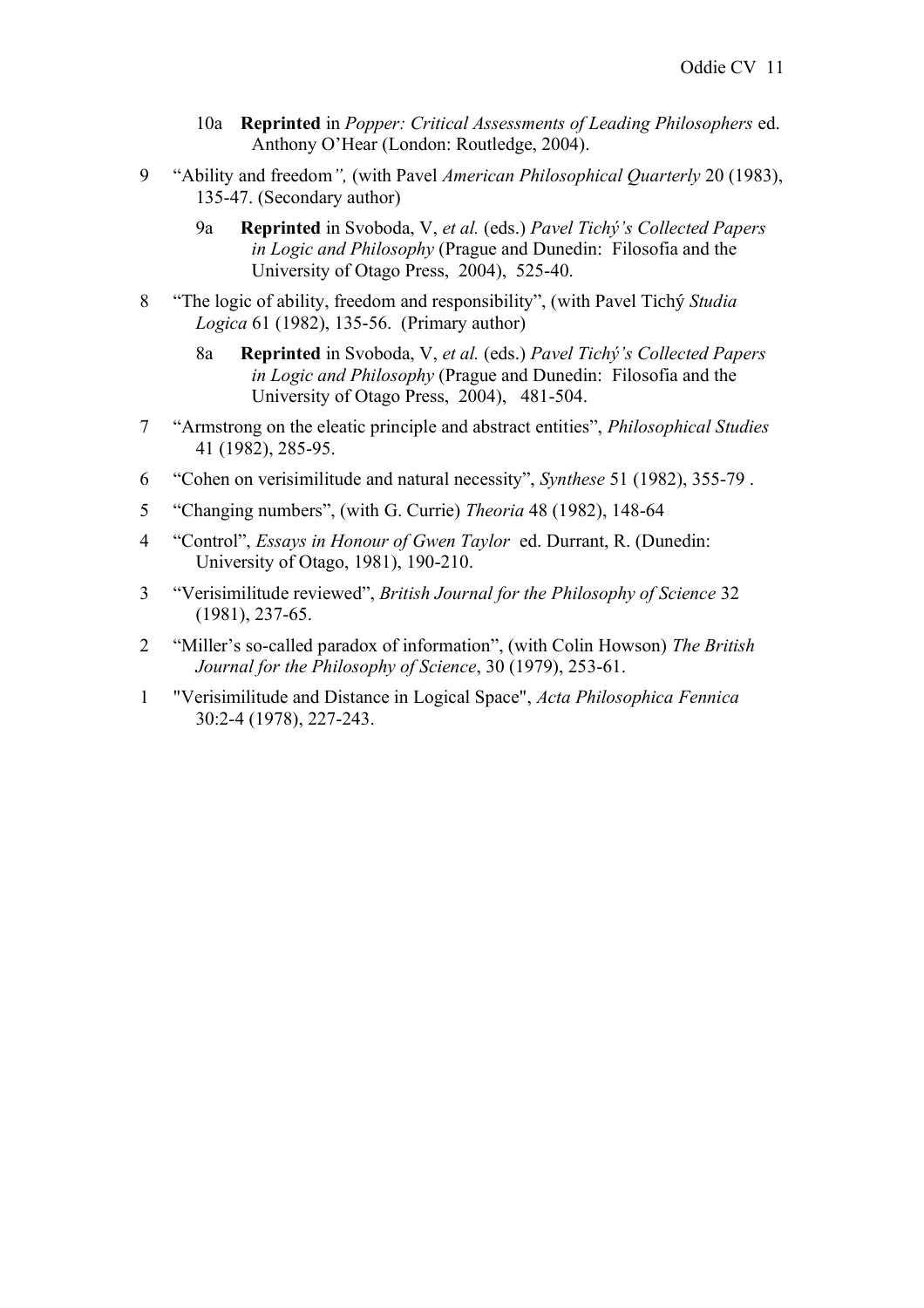#### **Recent conferences, workshops, invited talks: 2010-2021**

Invited Speaker, Higher seminar in Practical Philosophy, Stockholm U., 12/14/19 (trip and talk postponed due to Covid)

Invited Speaker, Research COlloquium *Institute for Futures Studies,* Stockholm, 12/15/19 (trip and talk postponed due to Covid).

Invited Speaker, Higher seminar in Theoretical Philosophy, Stockholm U., 12/16/19 (trip and talk postponed due to Covid).

Invited keynote speaker, *[Explaining Value Change](https://www.valuechange.eu/event/workshop-explaining-value-change/)*, Delft Uni of Technology, 4/15/21 (originally scheduled at DTU, later transitioned to Zoom). Invited Keynote speaker, *[Real Values: Axiological realism in early phenomenology](https://www.unine.ch/files/live/sites/philo/files/shared/documents/Colloques%2c%20Workshop/Real%20Values%20octobre%202019/affiche%20Real%20Values%20WEB.pdf)  and [analytic philosophy](https://www.unine.ch/files/live/sites/philo/files/shared/documents/Colloques%2c%20Workshop/Real%20Values%20octobre%202019/affiche%20Real%20Values%20WEB.pdf)*: Neuchâtel and Zurich, 24-26/10/19.

Boulder-Stockholm Cognitive values workshop, 6/11/19.

Fellows Colloquium, Swedish Collegium for Advances Studies, Uppsala, 5/14/19.

Invited Speaker, Higher seminars in Practical Philosophy, Lund U., 5/2/19.

Invited Speaker, Higher seminar in Practical Philosophy, Stockholm U., 2/14/19.

Invited Speaker, Higher seminar in Theoretical Philosophy Uppsala U., 3/7/19.

Invited Speaker, Higher seminar in Practical Philosophy, Uppsala U., 2/21/19.

Invited commentator-at-large, *Ethics of Belief Workshop*, Harvard University, 3/2/18.

Invited Speaker, Colloquium on accuracy, Northeastern University, Northeastern University, Boston 3/1/2018.

Popper Seminar, London School of Economics, 11/28/2017.

Philosophy Colloquium, Australian National University, 10/19/2017.

Philosophy Colloquium, University of Sydney, 10/10/2017.

Philosophy Colloquium, University of New South Wales, 10/9/2017.

Philosophy Colloquium, University of Melbourne, 10/5/2017.

Invited Symposium, "Moral Perception" *APA Pacific Division,* April 2017.

- Invited Speaker, *Conference: The Reward System, Pleasure, and Perception of Value*, Brown University, March 2017.
- Invited Speaker, *Workshop: Formal Epistemology meets Population Ethics*, Institute for Futures Studies, Stockholm, 11/16-11/17, 2016. "Global and local value: how the truthlikeness program illuminates both shortcomings of the standard model in epistemic utility theory and the paradoxes of population ethics".

Invited Speaker, *Workshop on Moral Perception*, University of Washington, Seattle*,*  6/3-6/4 2016: "Value perception and value bearers".

- Invited Speaker, *Conference: Role Ethics* Auckland, NZ, 1/7-1/8, 2016. "A role metaphysics for a role ethic".
- Invited Speaker, *The Center for Mathematical Philosophy,* LMU Munich, 10/29/15: "Accuracy, truthlikeness and epistemic utility".

Invited Speaker, Uppsala Philosophical Society, 10/14/15.

- Invited Speaker, University of Stockholm Philosophy Department, Theoretical Philosophy Seminar, 10/2/215: "Accuracy and epistemic utility".
- Invited Speaker, University of Stockholm Philosophy Department, Moral Philosophy Seminar,  $10/6/215$ : "Partiality, preferences and properties"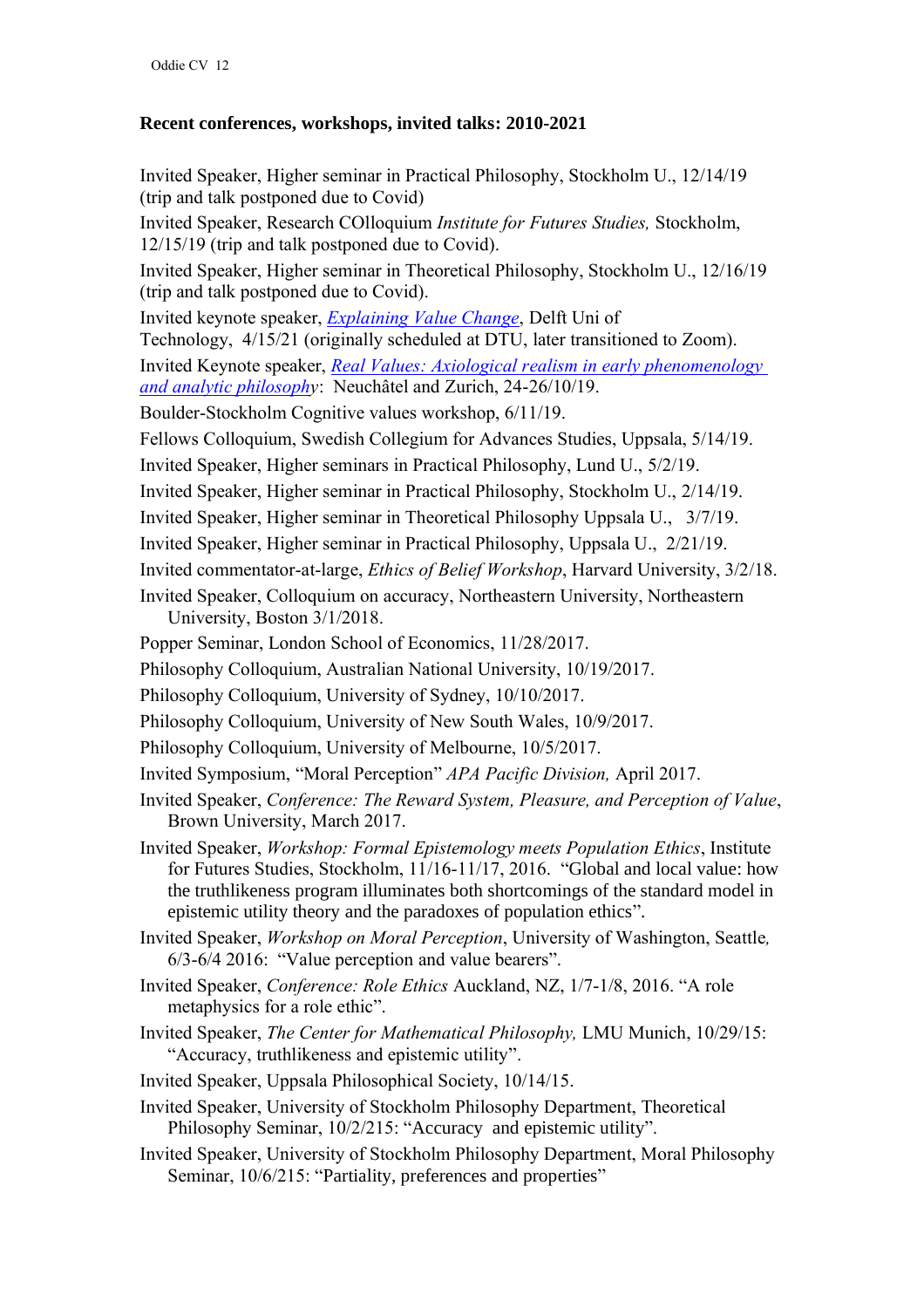- Invited Speaker, Institute for Futures Studies, Stockholm, 9/30/2015: "What's so good about being happy?"
- Invited Speaker, *Conference: The Varieties of Goodness*, London 5/10-5/12/15.
- Colloquium Speaker, Southern Methodist University, Dallas, March 16/5/2015: "Partiality, preferences and the good"
- Invited Speaker, 11th *Madison Metaethics* University of Wisconsin, 10/14: "Fitting attitudes, finkish goods and value appearances".

Invited Keynote speaker, Conference on *Practical Philosophy*, U. Saarland, 7/11/7/13/2014: "Fitting attitudes, value bearers and solitary goods".

- Invited Speaker, *Attitudes, Values, Environment* workshop, U. Montreal 2/14: "Thinking Globally, Acting Locally: Partiality, Preferences and Perspective".
- Invited speaker, *Desires and Attitudes* workshop, U. Geneva, Switzerland 2/14: "The objects of desire and the bearers of value".
- Invited Keynote Speaker, *Philosophy and Museums: Ethics, Aesthetics and Ontology*
- University of Glasgow and the Burrell Collection, 7/24-7/26, 2013. *Philosophy and Museums* conference, U. Glasgow, 7/13.
- Seminar Visitor, NEH Summer Seminar *Mind and Metaphysics*, Washington University, St Louis, 6/24/13-6/28/13. 3x3-hour seminars.
- Invited Speaker: Symposium on *Truthmaker theory* (with Kit Fine), APA, 2/13: "Truthmakers: an impossibility argument".
- Invited Commentator, SPAWN workshop on *Normative Realism*, U. Syracuse, 8/12.
- Invited Speaker, *The Nature of Desire* Conference, University of Geneva, 6/12.
- Invited Speaker, *The Fitting Attitudes Analysis of Value* Canadian Philosophical Association Annual conference, 5/12.
- *Starr Annual Lecturer*, University of Oxford 3/11.

Philosophy Colloquium, University of Lund 4/11;

Philosophy Colloquium, University of Kent 3/11;

Philosophy Colloquium, University of Geneva; 3/11;

Moral Philosophy Seminar, University of Oxford 2/11;

General Philosophy Colloquium, University of Oxford 2/11;

Moral Sciences Club, University of Cambridge 2/11;

Philosophy Colloquium, University of Uppsala 2/11;

Philosophy Colloquium, University of Stockholm 2/11;

Philosophy Colloquium, University of Bristol 2/11;

Philosophy Colloquium, University of Reading 10/10.

### **Selected invited talks (2002-2010)**

Workshop on *Metaphysics of Value*, University of Geneva, 11/08.

Workshop on *Value Reality and Desire*, Davidson College 7/08.

Australasian Association of Philosophy, Auckland, 12/07.

Australasian Association of Philosophy Conference, Otago, 12/05.

University of 5<sup>th</sup> European Congress for Analytic Philosophy, Lisbon, 8/05.

Invited Plenary Address, 50th annual conference of the AAPNZ Massey, 12/03.

Invited Speaker, APA Symposium on *A New Theory of Properties*, Seattle 4/02.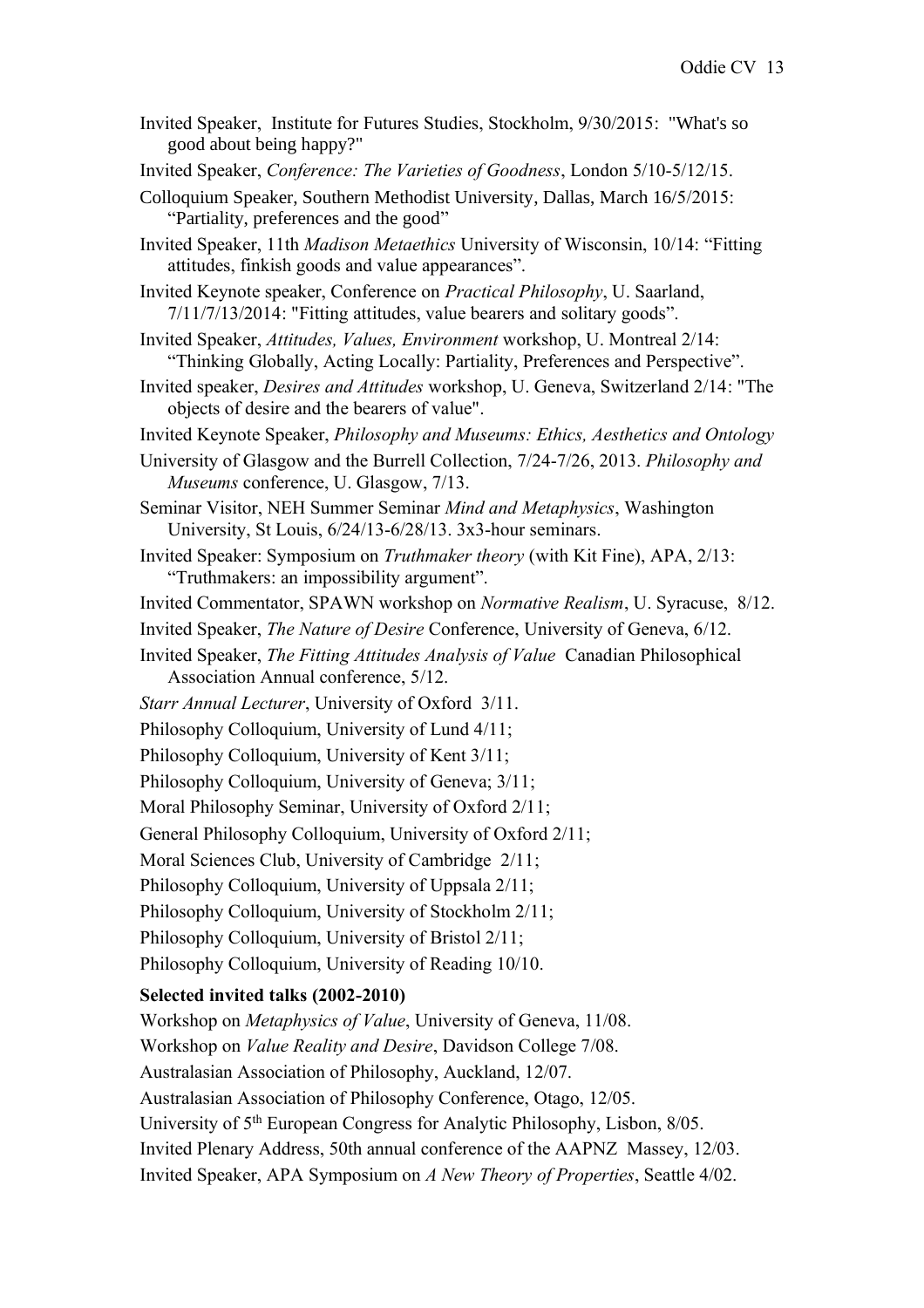Oddie CV 14